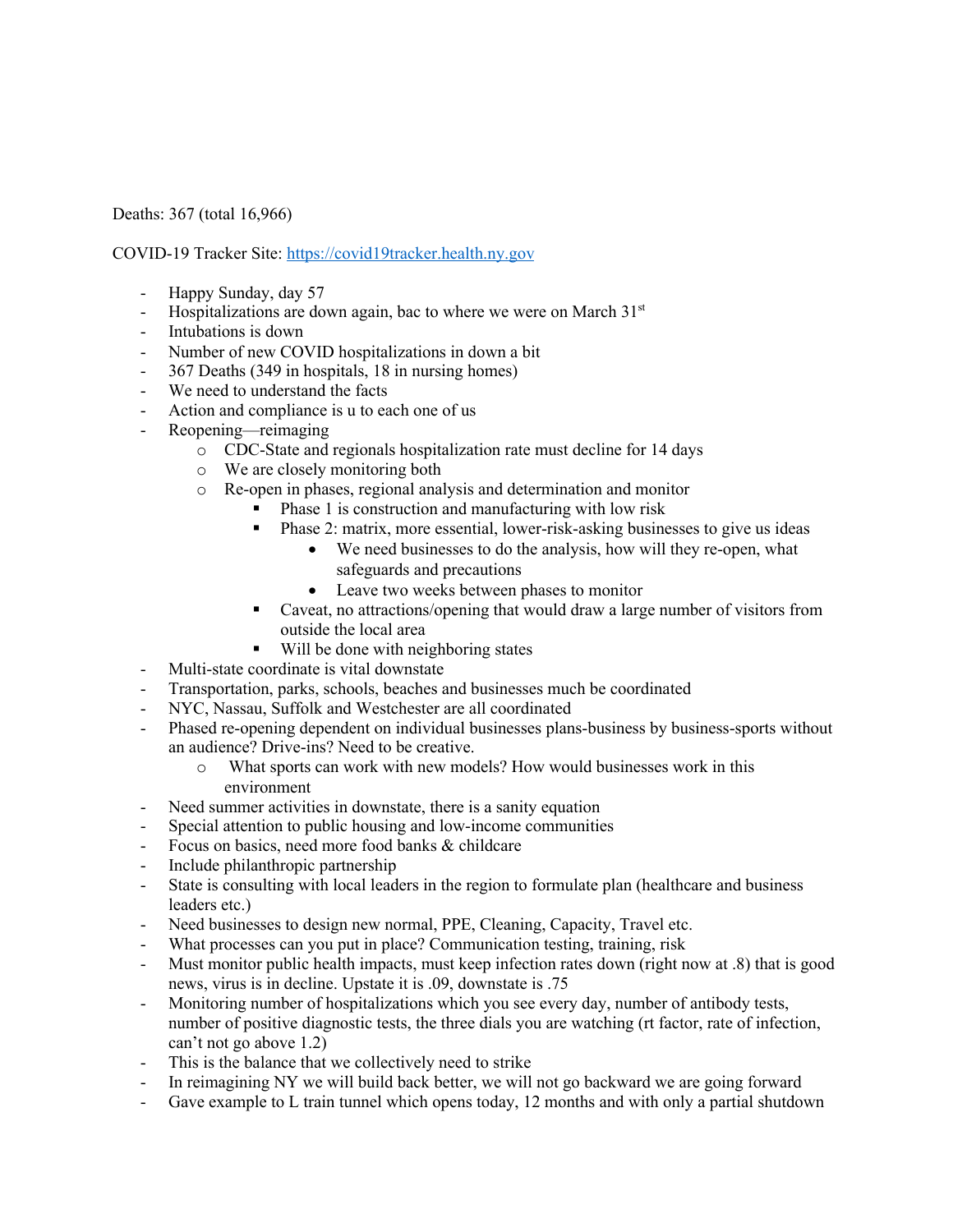- You can and should question why we do what we do and why not try it a different way
- People don't like change but if you don't change you don't grow and don't have benefit of advancement

## Q&A:

You presented an outline for re-opening, but when can we see dates?

- Pause is statewide until May15, then you have the CDC guidelines of 14 days of decline, they you will look at regions and where they are, that is when you will get to phase one
- Upstate regions are more likely to be the ones start Phase 1
- Also, construction and manufacturing is business by business, need to incorporate safe procedures
- Downstate will be more complicated, must be coordinated, doesn't mean total consistency, need to know what other states are doing

Conceivable you could see manufacturing and construction upstate May 15?

- You could

Asked about schools:

- Can't do a full phase two without schools, some schools are talking about summer school to make up for class time, have to feel out as we go
- Not comfortable getting too far ahead
- Two-week windows

Districts are trying to put together budgets, what guidance? What number?

- Call Washington
- Up to 20% reduction, May 1 is first checkpoint will release plan by middle of May
- Schools will have numbers by time for budgets

what about state workers, have you talked to union leaders?

- State would not open any office that doesn't have social distancing and plan
- We are planning that
- Some are more essential than others
- Big factor here will be what people do, how smart and disciplined are people

Will you give examples?

- We will show that in what we do

What will state do to make sure businesses are complying?

- Businesses must give plan to state
- Steve Cohen and Bill Mulrow have been working on this for weeks
- Talking to businesses, coming up with plans
- How would state keep track of new infections during phase 1?
	- Hospitalization rate, antibody testing which we are bringing up to scale, diagnostic testing
	- Watch all three dials
	- These give rate of transmission

- There will be more testing in those regions that re-open, this has to be done with more testing The Westchester county center was crafted into hospital what do you do now with those facilities

Today we are in good shape, do you know if that will be a true statement in 60days? Could you move people out of nursing homes into these facilities

- If nursing homes can not provide adequate care, they must transfer that patient

- We have vacancies in facilities
- We will find bed for those people

Isn't that a mixed message from the memo that says you cannot deny patients re-admittance?

- No, if they can't take care of a patient, they can transfer
- If you are being paid for a patient you have to give a patient appropriate care Alec Baldwin released video on granting clemency
	- Haven't seen video, we have been doing that